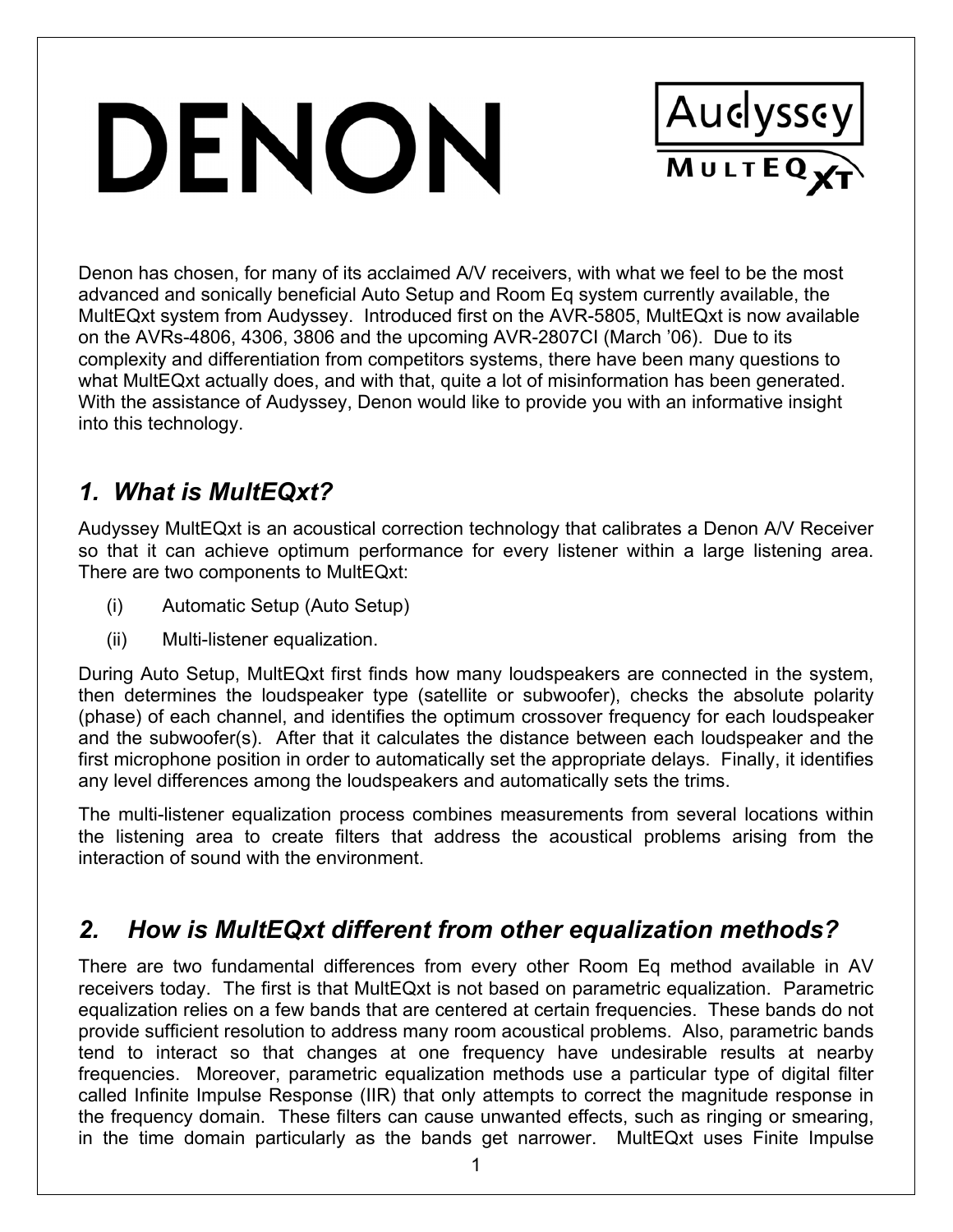Response (FIR) filters for equalization that use sevral hundred coefficients to achieve much higher resolution in the frequency domain than parametric bands. Furthermore, by their nature, FIR filters simulatneously provide correction in the frequency and time domains.

The second major difference is that MultEQxt combines multiple measurements to create equalization filters that better represent the acoustical problems in the room. Most other methods only perform a single point measurement and this can result in making other locations in the room sound worse than before equalization. There are some methods that use spatial averaging to combine multiple room measurements. Although this is a step above single-point correction, it does not always provide optimum correction. For example, it is common to find a peak at a certain frequency in one location and a dip at the same frequency at another nearby location. The averaging methods will add the peak and the dip and this will result in an apparent flat response at that frequency, thus causing the equalization filter to take no action. MultEQxt uses a clustering method to combine measurements so that acoustical problems are better represented, thus allowing the equalization filter to perform the appropriate correction at each location.

#### *3. What is a target curve?*

Once the room measurements are completed, MultEQxt calculates a filter for each loudspeaker channel including the subwoofer. The role of these filters is to achieve a particular frequency response within the entire listening area for each loudspeaker. This curve is determined based on several acoustical and program materiial considerations and is called a "target" or "calibration" curve.

# *4. What target curves does MultEQxt use?*

Contrary to popular belief, a target curve that is flat from 20 Hz to 20 kHz is not always the one that will produce the correct sound. There are several reasons for this including the fact that loudspeakers are much more directional at high frequencies than they are at low frequencies. This means that the balance of direct and room sound is very different at the high and low ends of the frequency spectrum. In Denon A/V receivers equipped with MultEQxt, you have a choice of (4) listening target curves, or 'modes'; please note for different source inputs, your prefered listening mode is remembered in Personal Memory Plus. These are:

The 'Audyssey' target curve setting makes the appropriate correction at high frequencies to alleviate this problem. A slight roll-off is introduced that restores the balance between direct and reflected sound.

The 'Flat' setting uses the MultEQxt filters in the same way as the Audyssey curve, but it does not apply a high frequency roll-off. This setting is appropriate for very small or highly treated rooms in which the listener is seated quite close to the loudspeakers. It is also recommended for all rooms when the receiver is in THX processing mode. This allows THX re-equalization to operate exactly as it was intended.

The 'Front' setting uses the MultEQxt filters that were calculated for the entire listening area, but it does not apply any filtering to the front left and right loudspeakers. The average measured response from the front left and right loudspeakers is used as the target curve for the remaining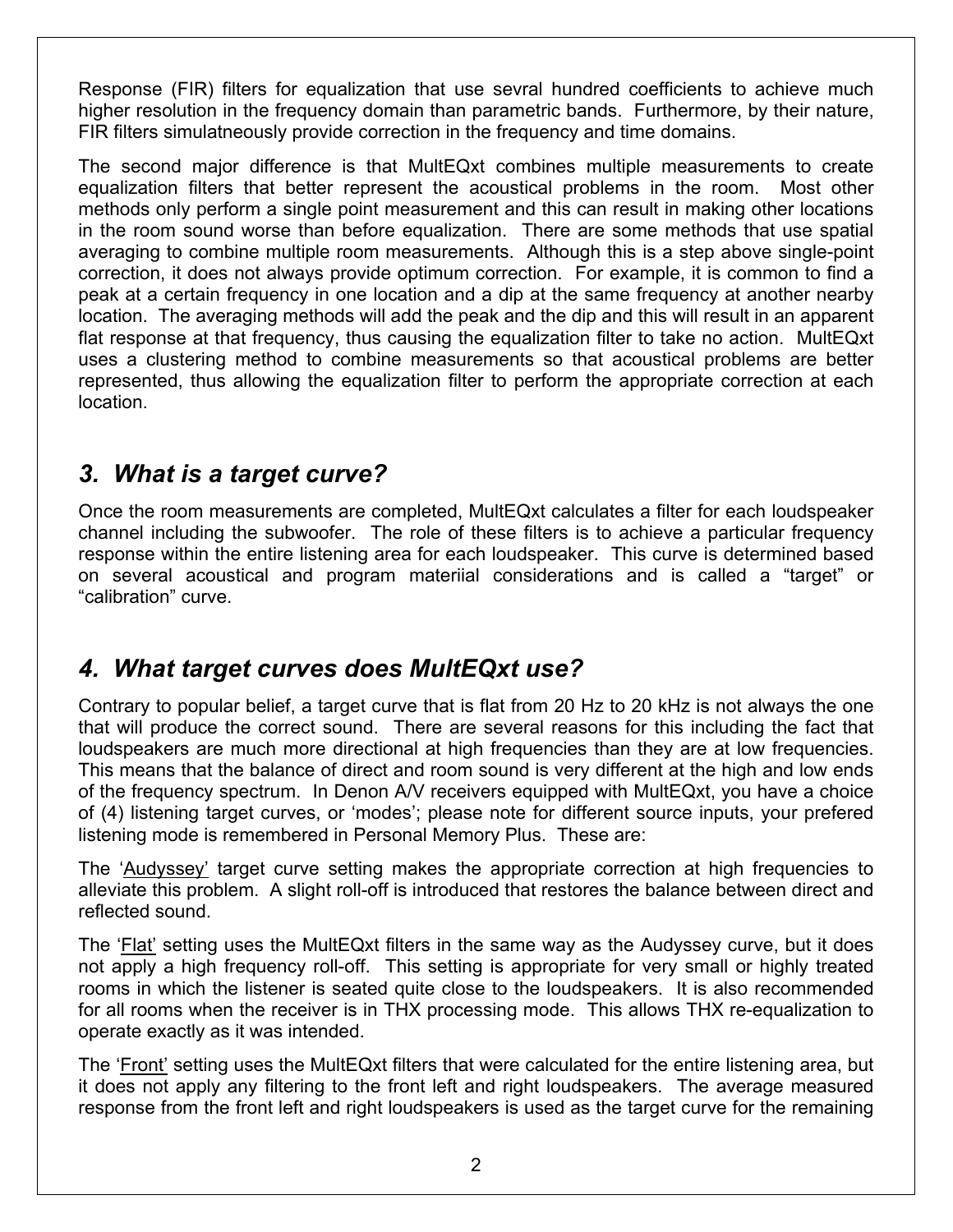loudspeakers in the system. The subwoofer in this case is equalized to flat as is the case for all the settings described above.

Finally, the 'Manual' setting is a traditional Graphic equalizer that does not use the MultEQxt filters. However the 'base curve' that was measured during the Auto Setup process, can be copied to the Graphic EQ, where you can then make adjustments to your personal tastes, again no other properties of MultEQxt are applied with this setting.

### *5. Why does MultEQxt correct beyond 300 Hz?*

There is a belief that room correction should only be applied to frequencies below 300 Hz or so because that is the frequency range in which most of the room problems occur. This belief is based on an inherent assumption that a properly designed loudspeaker will perform as desired at higher frequencies and thus require no correction. This is not at all contradictory to MultEQxt. If the loudspeaker is in fact properlly designed then no correction will be applied to it. One simple fact that the proponents of this theory seem to overlook is that even the best designed loudspeakers will suffer from artifacts at high frequencies produced by reflections from nearby flat surfaces such as plasma screens or cabinets. MultEQxt performs this kind of correction when it is needed to allow the loudspeaker to achieve the performance it was designed to have.

#### *6. My speakers are wired correctly, why does MultEQxt give a "Phase" error?*

MultEQxt detects absolute phase for each loudspeaker. Some loudspeakers are designed with intentional phase reversals in the drivers in order to address crossover problems. MultEQxt will detect that and report an error. The best course of action is to simply check the wiring and press "Skip" if it is correct. MultEQxt simply reports a possible wiring reversal, it does not automatically switch the phase.

#### *7. My subwoofer is physically closer than the distance reported by MultEQxt. Why?*

Many powered subwoofers do not provide the capability to defeat the built-in low-pass filter. These filters, by their nature, introduce additional delay in the signal and MultEQxt finds that and reports it. The optimum solution is to turn the filters off (often called "LFE mode" in subwoofers). If that is not possible, set the low pass frequency to the highest possible setting and leave the distance reported as it. MultEQxt will compensate for the added delay and time align the subwoofer to the satellite channels so that the optimum blend is achieved.

#### *8. How many listening locations can be measured?*

The equalization performance increases with the number of measurements. Audyssey recommends a minimum of 4 with most rooms performing best with 6 measurements. The maximum number of measurements is limited by the available memory in the receiver or controller and in some products can go up to 8. Depending on the model of Denon A/V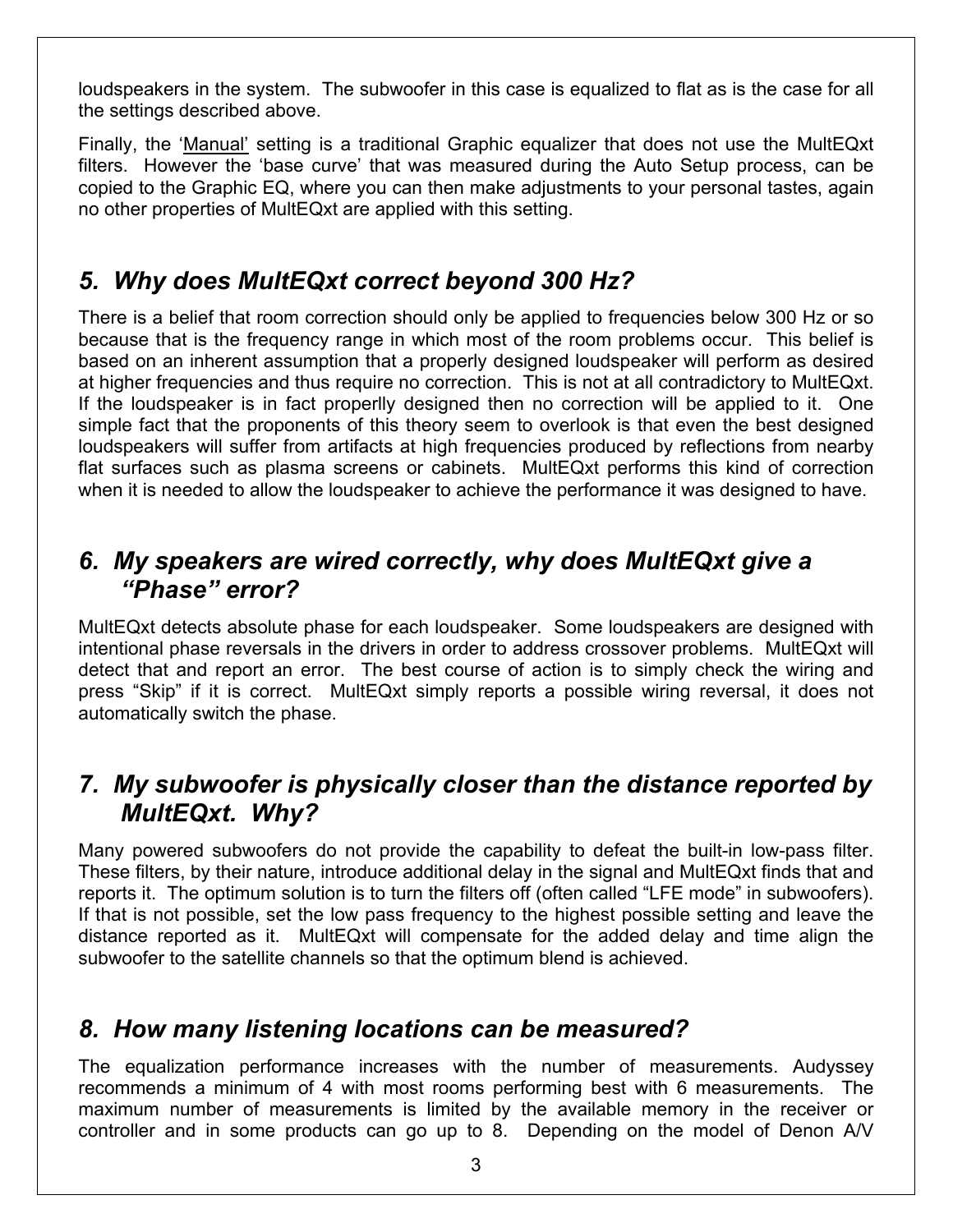receiver, the number of points that can be measured is the only difference in the MultEQxt system.

- (i) AVR-5805 and 4806 offer 8 points of measurement
- (ii) AVR-4306, 3806 and 2807 offer 6 points of measurement

# *9. Does the microphone have to be placed in each seat?*

No. The ideal calibration consists of 6–8 measurements that encompass the listening area. It is important to have the microphone in the "main" listening position for the first measurement so that the delays are calculated correctly. After that, the mic should be moved around so that it covers an area within which listeners will be seated.

# *10. Is the supplied Denon microphone calibrated?*

Yes, the Denon microphone is calibrated to a  $\frac{1}{4}$ " industry-standard measurement microphone. The correction is applied to the measurements as they are being taken. It is important to use ONLY the microphone that comes with the Denon A/V receiver, as the calibration curve built-in to the receiver is specific to that microphone. It is also critical to point the microphone upwards and to place it at ear height. Any other microphone will have different characteristics and thus will not produce the right results. Denon offers (2) different models of microphones, the DM-S305 (AVR-5805/4806) and DM-S205 (all other AVRs featuring Auto Setup and/or Room EQ) microphones have different calibration curves and are NOT interchangeable.

# *11. Does MultEQxt eliminate the need for acoustic treatment?*

No. Although MultEQxt will improve sound significantly in untreated rooms, a properly treated room calibrated with MultEQxt can achieve stunning results throughout the listening area.

# *12. How well does MultEQxt work at low frequencies?*

This is one of the unique strengths of MultEQxt. Room correction methods based on parametric equalization do not have enough bands or processing power to apply correction in the bass frequency range. MultEQxt uses a unique implementation of FIR filters that achieves very good resolution at frequencies below those that standard FIR filters can reach. The resolution of the MultEQxt filters varies with frequency and this allocates more of the filter correction power where it is needed the most: in the lower frequencies.

*NOTE: Early production models of the AVR-5805 and 4806 did not accurately process low frequencies, however firmware has been released to correct this. Please visit the product pages for each model on the Denon website, [www.usa.denon.com/ProductDetails/AVReceivers.asp](http://www.usa.denon.com/ProductDetails/AVReceivers.asp), for more information.*